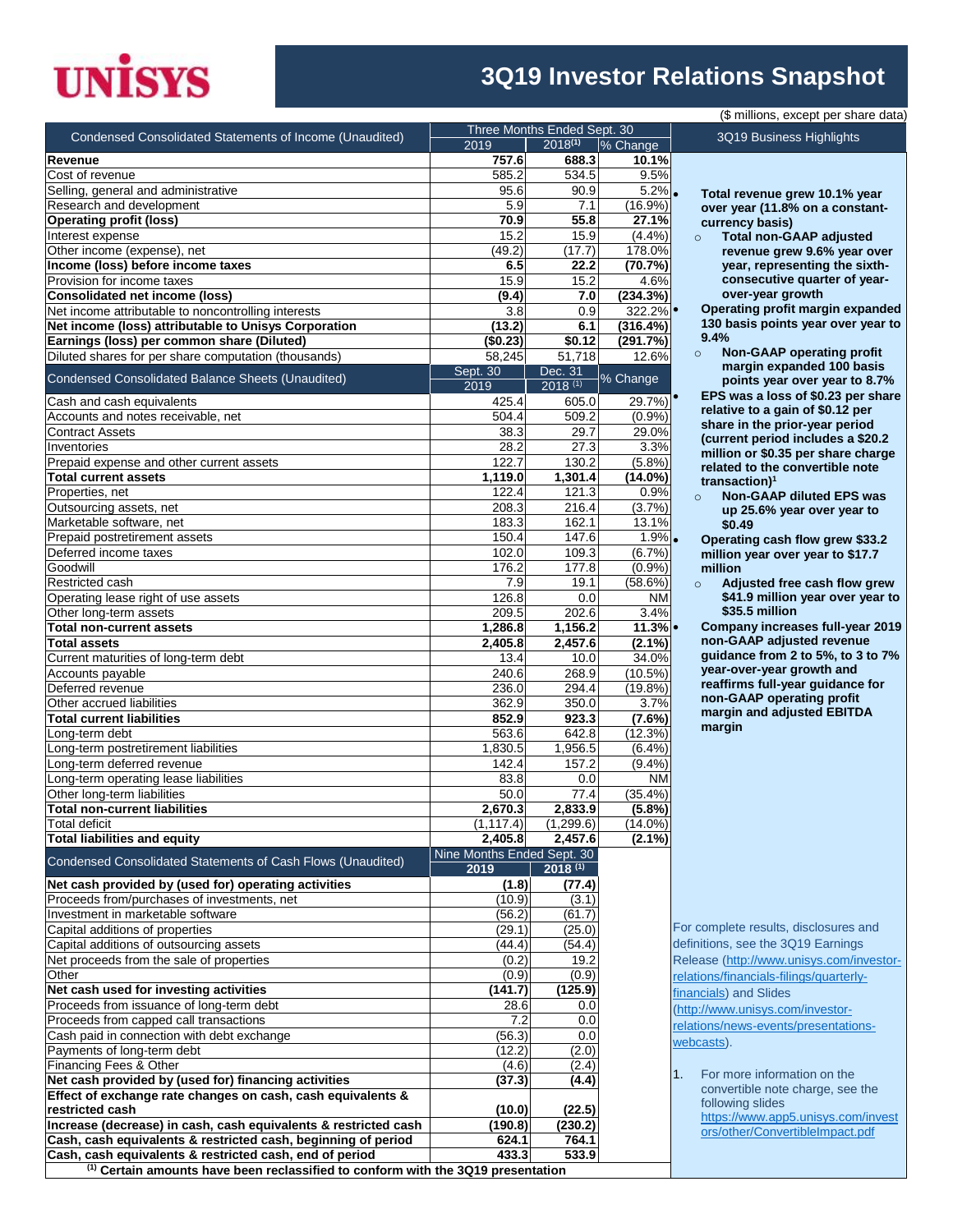#### 3Q19 GAAP Revenue Profile (\$M)



| <b>Segment</b>                               | <b>3Q19</b> | 3Q18        | Change        | $\frac{9}{6}$ | <b>In Constant Currency</b> |
|----------------------------------------------|-------------|-------------|---------------|---------------|-----------------------------|
| Services                                     | \$654.1     | \$605.6     | \$48.5        | 8.0%          | 9.9%                        |
| Technology                                   | \$103.5     | \$82.7      | \$20.8        | 25.2%         | 26.0%                       |
| Total                                        | \$757.6     | \$688.3     | \$69.3        | 10.1%         | 11.8%                       |
| <b>Segment Detail</b>                        | <b>3Q19</b> | 3Q18        | <b>Change</b> | $\frac{9}{6}$ | In Constant Currency        |
| Cloud & Infrastructure Services              | \$405.9     | \$348.3     | \$57.6        | 16.5%         | 18.2%                       |
| <b>Application Services</b>                  | \$188.3     | \$191.2     | (\$2.9)       | $(1.5\%)$     | $(0.1\%)$                   |
| <b>Business Process Outsourcing Services</b> | \$59.9      | \$66.1      | (\$6.2)       | (9.4%         | (4.8%)                      |
| Technology                                   | \$103.5     | \$82.7      | \$20.8        | 25.2%         | 26.0%                       |
| Total                                        | \$757.6     | \$688.3     | \$69.3        | 10.1%         | 11.8%                       |
| Geography                                    | <b>3Q19</b> | <b>3Q18</b> | <b>Change</b> | $\frac{9}{6}$ | <b>In Constant Currency</b> |
| U.S.& Canada                                 | \$427.7     | \$322.0     | \$105.7       | 32.8%         | 32.8%                       |
| International                                | \$329.9     | \$366.3     | (\$36.4)      | (9.9%         | $(6.3\%)$                   |
| Total                                        | \$757.6     | \$688.3     | \$69.3        | 10.1%         | 11.8%                       |
| <b>Regional</b>                              | <b>3Q19</b> | <b>3Q18</b> | <b>Change</b> | $\frac{9}{6}$ | <b>In Constant Currency</b> |
| U.S. & Canada                                | \$427.7     | \$322.0     | \$105.7       | 32.8%         | 32.8%                       |
| <b>EMEA</b>                                  | \$172.6     | \$192.5     | (\$19.9)      | $(10.3\%)$    | (5.9%)                      |
| Asia Pacific                                 | \$91.9      | \$118.2     | (\$26.3)      | (22.3%)       | $(20.1\%)$                  |
| Latin America                                | \$65.4      | \$55.6      | \$9.8         | 17.6%         | 19.8%                       |
| Total                                        | \$757.6     | \$688.3     | \$69.3        | 10.1%         | 11.8%                       |
| <b>Sector</b>                                | <b>3Q19</b> | <b>3Q18</b> | <b>Change</b> | $\frac{9}{6}$ | <b>In Constant Currency</b> |
| Enterprise                                   | \$552.1     | \$554.5     | (\$2.4)       | (0.4%         | 1.8%                        |
| U.S. Federal                                 | \$205.5     | \$133.8     | \$71.7        | 53.6%         | 53.6%                       |
| Total                                        | \$757.6     | \$688.3     | \$69.3        | 10.1%         | 11.8%                       |
| <b>Sector Detail</b>                         | <b>3Q19</b> | <b>3Q18</b> | <b>Change</b> | $\frac{9}{6}$ | <b>In Constant Currency</b> |
| U.S. Federal                                 | \$205.5     | \$133.8     | \$71.7        | 53.6%         | 53.6%                       |
| <b>Public Sector</b>                         | \$176.4     | \$159.0     | \$17.4        | 10.9%         | 9.13.0%                     |
| Commercial                                   | \$216.0     | \$252.7     | (\$36.7)      | (14.5%)       | $(13.0\%)$                  |
| Financial                                    | \$159.7     | \$142.8     | \$16.9        | 11.8%         | 16.3%                       |
| Total                                        | \$757.6     | \$688.3     | \$69.3        | 10.1%         | 11.8%                       |
| <b>Revenue Type</b>                          | 3Q19        | 3Q18        | Change        | %             |                             |
| <b>Recurring Services</b>                    | \$545.0     | \$495.6     | \$49.4        | 10.0%         |                             |
| <b>Non-Recurring Services</b>                | \$109.1     | \$110.0     | (\$0.9)       | (0.8%         |                             |
| Technology                                   | \$103.5     | \$82.7      | \$20.8        | 25.2%         |                             |
| Total                                        | \$757.6     | \$688.3     | \$69.3        | 10.1%         |                             |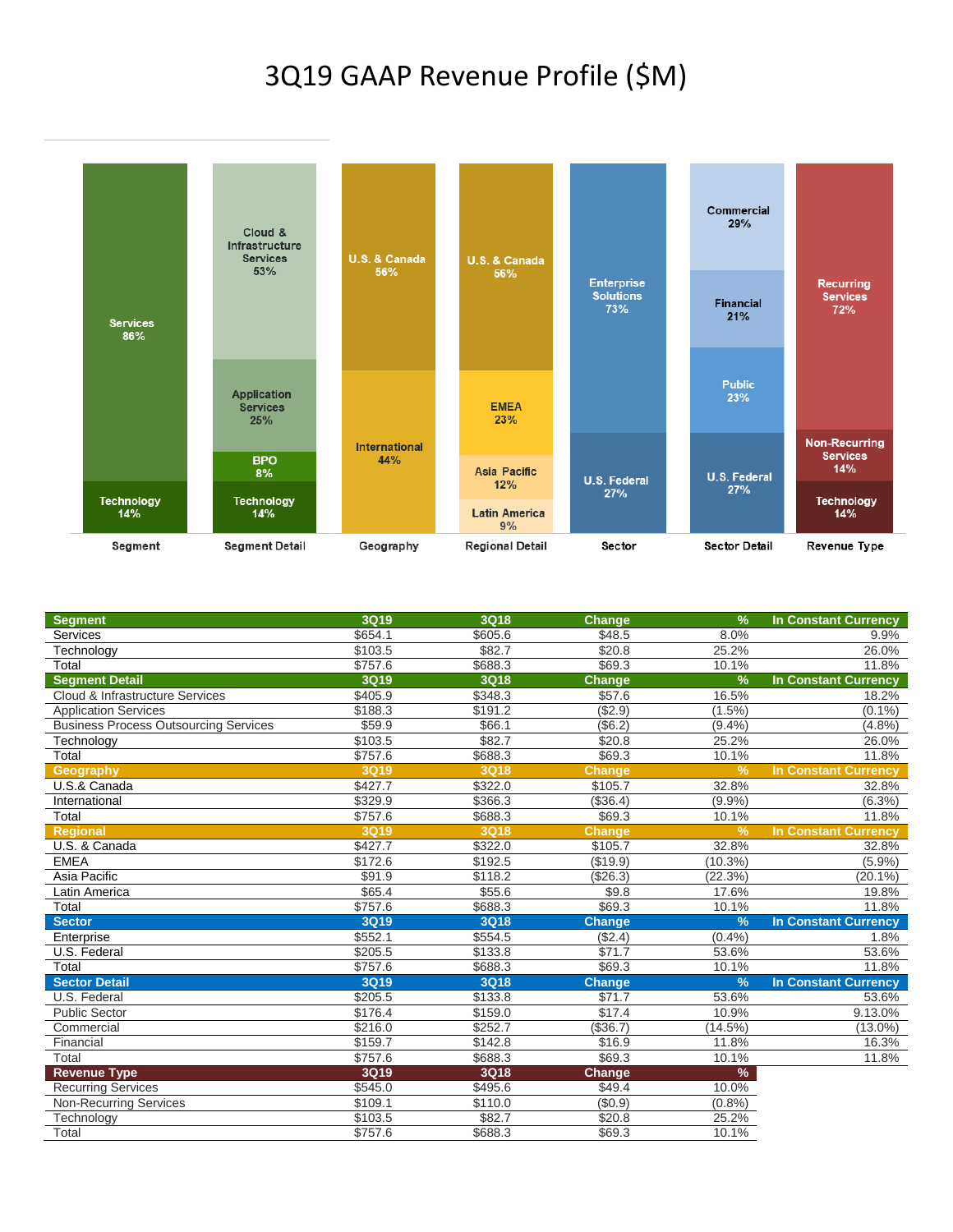## 3Q19 Non-GAAP Adjusted Revenue Profile (\$M)



| <b>Services</b><br>\$647.3<br>\$602.5<br>\$44.8<br>7.4%<br>\$103.5<br>\$82.7<br>\$20.8<br>25.2%<br>Technology | 9.3%<br>26.0%               |
|---------------------------------------------------------------------------------------------------------------|-----------------------------|
|                                                                                                               |                             |
|                                                                                                               |                             |
| \$685.2<br>\$65.6<br>Total<br>\$750.8<br>9.6%                                                                 | 11.3%                       |
| <b>Segment Detail</b><br><b>3Q18</b><br>$\frac{9}{6}$<br><b>3Q19</b><br>Change                                | <b>In Constant Currency</b> |
| \$57.6<br>Cloud & Infrastructure Services<br>\$405.9<br>\$348.3<br>16.5%                                      | 18.2%                       |
| ( \$2.9)<br>\$188.3<br>\$191.2<br>$(1.5\%)$<br><b>Application Services</b>                                    | $(0.0\%)$                   |
| \$53.1<br>\$63.0<br>( \$9.9)<br>(15.7%)<br><b>Business Process Outsourcing Services</b>                       | $(11.6\%)$                  |
| \$82.7<br>\$20.8<br>\$103.5<br>25.2%<br>Technology                                                            | 26.0%                       |
| \$750.8<br>\$685.2<br>\$65.6<br>9.6%<br>Total                                                                 | 11.3%                       |
| <b>3Q18</b><br><b>3Q19</b><br>V <sub>o</sub><br>Geography<br><b>Change</b>                                    | <b>In Constant Currency</b> |
| \$427.7<br>\$322.0<br>\$105.7<br>32.8%<br>U.S.& Canada                                                        | 32.8%                       |
| \$323.1<br>\$363.2<br>(\$40.1)<br>$(11.0\%)$<br>International                                                 | $(7.6\%)$                   |
| \$65.6<br>Total<br>\$750.8<br>\$685.2<br>9.6%                                                                 | 11.3%                       |
| <b>3Q19</b><br><b>3Q18</b><br>$\frac{9}{6}$<br><b>Regional</b><br><b>Change</b>                               | <b>In Constant Currency</b> |
| \$427.7<br>\$322.0<br>\$105.7<br>32.8%<br>U.S. & Canada                                                       | 32.8%                       |
| <b>EMEA</b><br>\$165.8<br>\$189.4<br>( \$23.6)<br>(12.5%)                                                     | $(8.2\%)$                   |
| Asia Pacific<br>\$118.2<br>(22.3%)<br>\$91.9<br>(\$26.3)                                                      | $(20.1\%)$                  |
| \$65.4<br>\$55.6<br>\$9.8<br>17.6%<br>Latin America                                                           | 20.0%                       |
| \$685.2<br>\$65.6<br>Total<br>\$750.8<br>9.6%                                                                 | 11.3%                       |
| <b>Sector</b><br><b>3Q19</b><br><b>3Q18</b><br>$\frac{9}{6}$<br><b>Change</b>                                 | <b>In Constant Currency</b> |
| \$551.4<br>\$545.3<br>(\$6.1)<br>$(1.1\%)$<br>Enterprise                                                      | 1.1%                        |
| \$205.5<br>\$133.8<br>\$71.7<br>U.S. Federal<br>53.6%                                                         | 53.5%                       |
| \$65.6<br>Total<br>\$750.8<br>\$685.2<br>9.6%                                                                 | 11.3%                       |
| <b>Sector Detail</b><br><b>3Q18</b><br>$\frac{9}{6}$<br><b>3Q19</b><br><b>Change</b>                          | <b>In Constant Currency</b> |
| U.S. Federal<br>\$205.5<br>\$133.8<br>\$71.7<br>53.6%                                                         | 53.5%                       |
| <b>Public Sector</b><br>\$176.4<br>\$159.0<br>\$17.4<br>10.9%                                                 | 13.0%                       |
| \$216.0<br>\$252.7<br>(\$36.7)<br>(14.5%)<br>Commercial                                                       | $(13.4\%)$                  |
| \$152.9<br>\$139.7<br>\$13.2<br>9.4%<br>Financial                                                             | 13.7%                       |
| Total<br>\$65.6<br>\$750.8<br>\$685.2<br>9.6%                                                                 | 11.3%                       |
| <b>Revenue Type</b><br>3Q19<br>3Q18<br>$\%$<br><b>Change</b>                                                  |                             |
| \$49.4<br><b>Recurring Services</b><br>\$545.0<br>\$495.6<br>10.0%                                            |                             |
| ( \$4.6)<br>\$102.3<br>\$106.9<br>$(4.3\%)$<br><b>Non-Recurring Services</b>                                  |                             |
| \$82.7<br>25.2%<br>\$103.5<br>\$20.8<br>Technology                                                            |                             |
| \$65.6<br>\$750.8<br>\$685.2<br>9.6%<br>Total                                                                 |                             |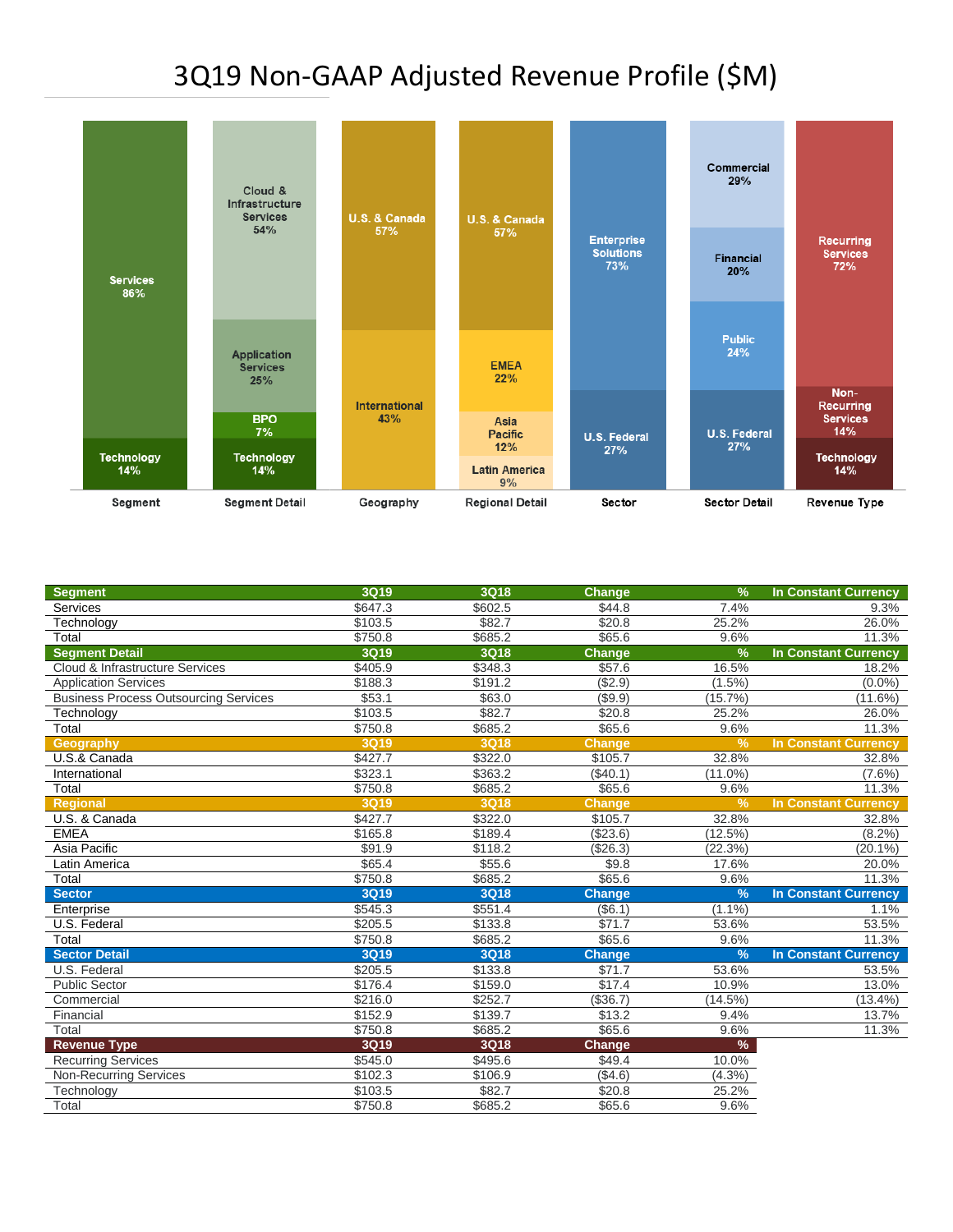#### YTD19 GAAP Revenue Profile (\$M)



| <b>Segment</b>                               | <b>YTD19</b>      | YTD <sub>18</sub> | <b>Change</b> | $\frac{9}{6}$ | <b>In Constant Currency</b> |
|----------------------------------------------|-------------------|-------------------|---------------|---------------|-----------------------------|
| Services                                     | \$1,919.6         | \$1,760.8         | \$158.8       | 9.0%          | 12.2%                       |
| Technology                                   | \$287.6           | \$303.3           | (\$15.7)      | $(5.2\%)$     | $(1.9\%)$                   |
| Total                                        | \$2,207.2         | \$2,064.1         | \$143.1       | 6.9%          | 10.1%                       |
| <b>Segment Detail</b>                        | <b>YTD19</b>      | YTD <sub>18</sub> | <b>Change</b> | $\frac{9}{6}$ | <b>In Constant Currency</b> |
| Cloud & Infrastructure Services              | \$1,158.4         | \$1,000.2         | \$158.2       | 15.8%         | 18.9%                       |
| <b>Application Services</b>                  | \$574.1           | \$578.1           | (\$4.0)       | (0.7%         | 1.9%                        |
| <b>Business Process Outsourcing Services</b> | \$187.1           | \$182.5           | \$4.6         | 2.5%          | 7.9%                        |
| Technology                                   | \$287.6           | \$303.3           | (\$15.7)      | (5.2%)        | (1.9%                       |
| Total                                        | \$2,207.2         | \$2,064.1         | \$143.1       | 6.9%          | 10.1%                       |
| Geography                                    | YTD <sub>19</sub> | YTD <sub>18</sub> | <b>Change</b> | $\frac{9}{6}$ | <b>In Constant Currency</b> |
| U.S.& Canada                                 | \$1,169.7         | \$931.4           | \$238.3       | 25.6%         | 25.7%                       |
| International                                | \$1,037.5         | \$1,132.7         | ( \$95.2)     | (8.4%)        | $(3.0\%)$                   |
| Total                                        | \$2,207.2         | \$2.064.1         | \$143.1       | 6.9%          | 10.1%                       |
| <b>Regional</b>                              | <b>YTD19</b>      | YTD <sub>18</sub> | <b>Change</b> | $\frac{9}{6}$ | <b>In Constant Currency</b> |
| U.S. & Canada                                | \$1,169.7         | \$931.4           | \$238.3       | 25.6%         | 25.7%                       |
| <b>EMEA</b>                                  | \$579.2           | \$615.1           | (\$35.9)      | (5.8%)        | (0.4% )                     |
| Asia Pacific                                 | \$264.9           | \$312.7           | (\$47.8)      | (15.3%)       | $(11.6\%)$                  |
| Latin America                                | \$193.4           | \$204.9           | (\$11.5)      | $(5.6\%)$     | 2.4%                        |
| Total                                        | \$2,207.2         | \$2,064.1         | \$143.1       | 6.9%          | 10.1%                       |
| <b>Sector</b>                                | <b>YTD19</b>      | YTD18             | <b>Change</b> | $\frac{9}{6}$ | <b>In Constant Currency</b> |
| Enterprise                                   | \$1.676.0         | \$1,648.0         | \$28.0        | 1.7%          | 5.6%                        |
| U.S. Federal                                 | \$531.2           | \$416.1           | \$115.1       | 27.7%         | 27.7%                       |
| Total                                        | \$2,207.2         | \$2,064.1         | \$143.1       | 6.9%          | 10.1%                       |
| <b>Sector Detail</b>                         | YTD <sub>19</sub> | YTD <sub>18</sub> | <b>Change</b> | $\frac{9}{6}$ | <b>In Constant Currency</b> |
| U.S. Federal                                 | \$531.2           | \$416.1           | \$115.1       | 27.7%         | 27.7%                       |
| <b>Public Sector</b>                         | \$487.9           | \$463.3           | \$24.6        | 5.3%          | 8.9%                        |
| Commercial                                   | \$659.8           | \$693.1           | (\$33.3)      | (4.8%)        | $(2.6\%)$                   |
| Financial                                    | \$528.3           | \$491.6           | \$36.7        | 7.5%          | 14.3%                       |
| Total                                        | \$2,207.2         | \$2,064.1         | \$143.1       | 6.9%          | 10.1%                       |
| <b>Revenue Type</b>                          | YTD <sub>19</sub> | YTD <sub>18</sub> | Change        | $\%$          |                             |
| <b>Recurring Services</b>                    | \$1,598.9         | \$1,440.1         | \$158.8       | 11.0%         |                             |
| <b>Non-Recurring Services</b>                | \$320.7           | \$320.7           | \$0.0         | 0.0%          |                             |
| Technology                                   | \$287.6           | \$303.3           | (\$15.7)      | $(5.2\%)$     |                             |
| Total                                        | \$2,207.2         | \$2.064.1         | \$143.1       | 6.9%          |                             |